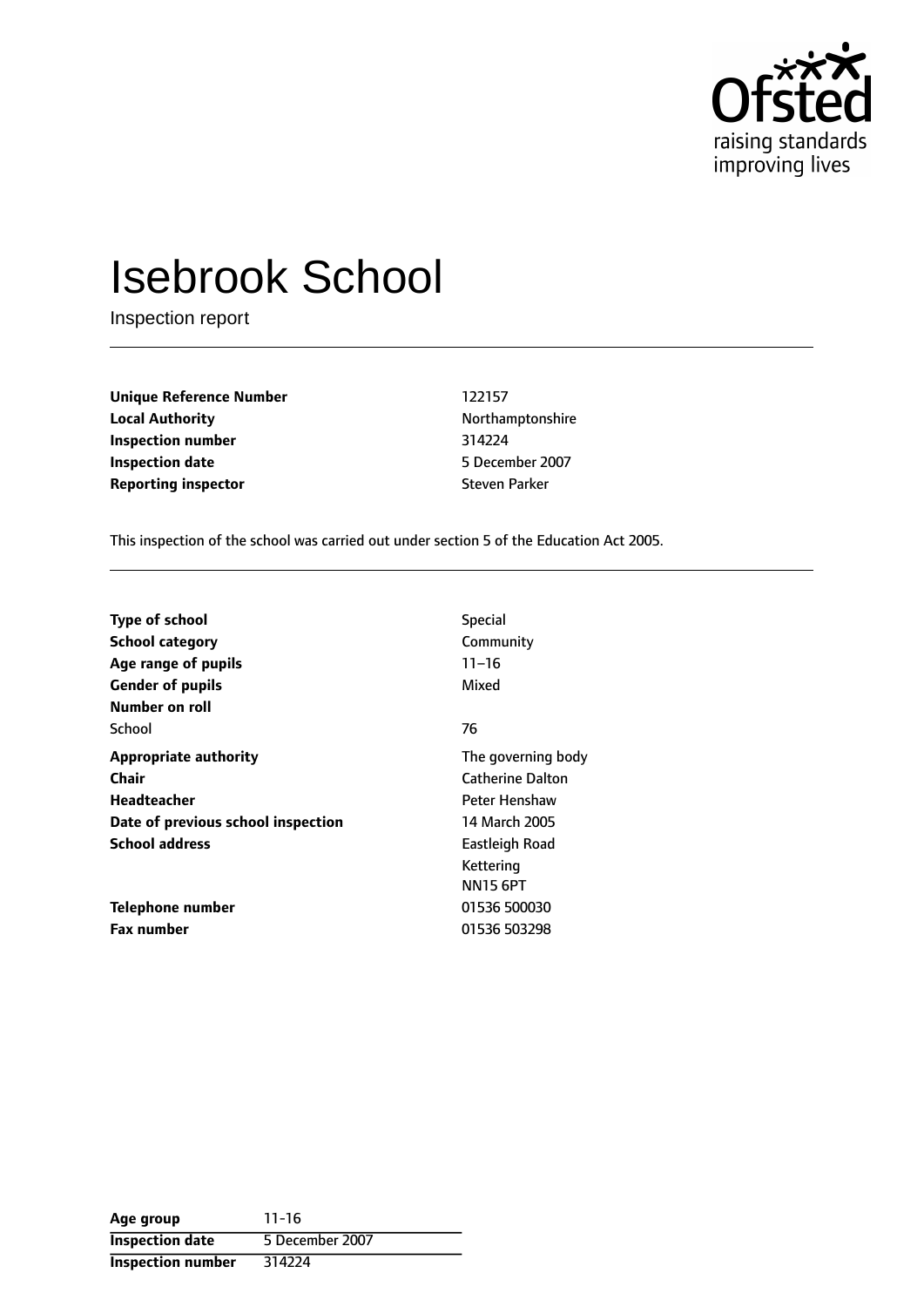.

© Crown copyright 2007

#### Website: www.ofsted.gov.uk

This document may be reproduced in whole or in part for non-commercial educational purposes, provided that the information quoted is reproduced without adaptation and the source and date of publication are stated.

Further copies of this report are obtainable from the school. Under the Education Act 2005, the school must provide a copy of this report free of charge to certain categories of people. A charge not exceeding the full cost of reproduction may be made for any other copies supplied.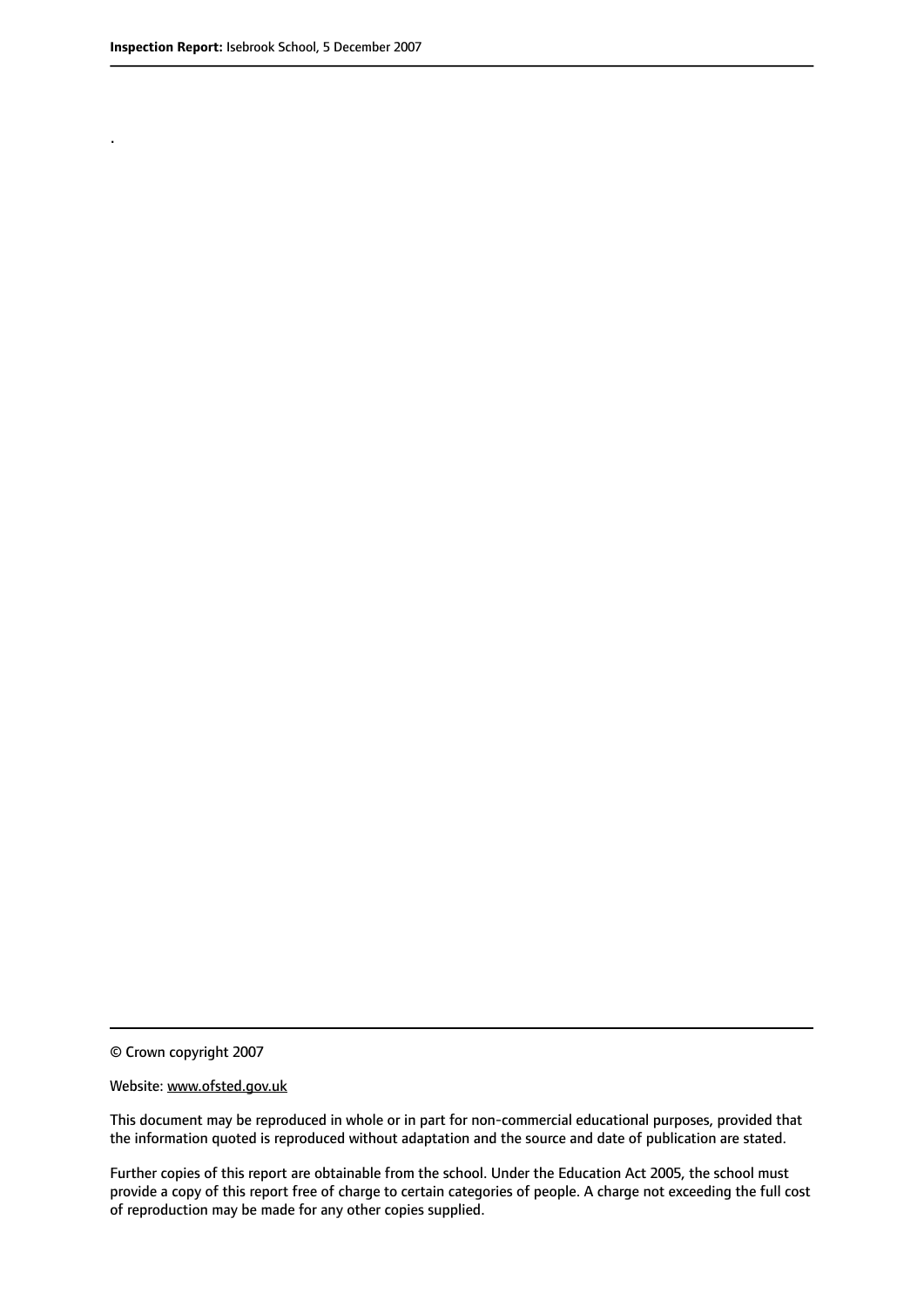# **Introduction**

The inspection was carried out by two Additional Inspectors.

#### **Description of the school**

Isebrook is a secondary special school for students with a wide range of learning difficulties and/or disabilities. As a result, attainment on entry is exceptionally low. Around a quarter of students have autistic spectrum disorders(ASD) and an equal proportion experience behavioural, emotional and social difficulties (BESD). Whilst most students transfer from specialist primary provision at eleven-plus, a small but increasingly significant number arrive, unpredictably, as the result of exclusion from mainstream schools. There is a discrete provision for some of the ASD students who require a highly structured environment for the majority of their day. The school is officially designated for the 11-16 age range, but a very recent innovation this term has been a small pilot post-16 class for students at risk of not being in education, employment or training (NEET), but likely to accessfurther education elsewhere within three years. Students' backgrounds reflect the diverse nature of Kettering and the wider county communities and there are very few students from minority ethnic backgrounds. There are more than twice as many boys as girls. The school works within a number of partnership school groupings and provides outreach support to schools across the county on an increasingly formalised basis.

#### **Key for inspection grades**

| Grade 1 | Outstanding  |
|---------|--------------|
| Grade 2 | Good         |
| Grade 3 | Satisfactory |
| Grade 4 | Inadequate   |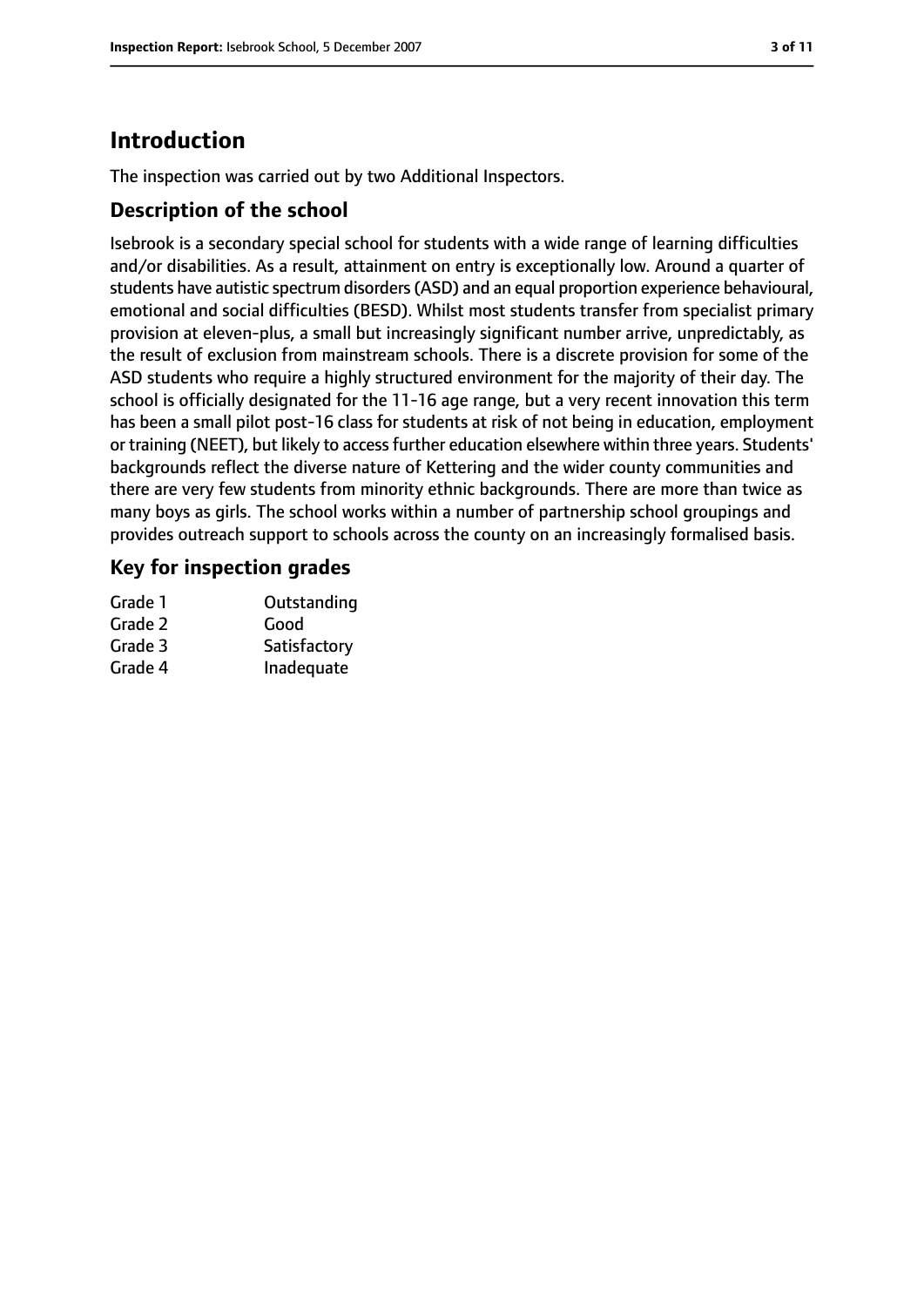### **Overall effectiveness of the school**

#### **Grade: 2**

Isebrook is a good school that has improved considerably since its last inspection. The headteacher's strong visionary leadership has encouraged hard work and dedication from the whole staff team. This has resulted in many thoughtful and successful changes and improvements to the way things are done and to the environment in which students and staff work so well together. Imaginative extensions and refurbishments to the buildings and outside environment have helped to make the school an attractive and calm place to be in. Most importantly, however, well-focused interventions and support have ensured that teaching and learning are now consistently good. This has, in turn, resulted in students making good progress and achieving well in the increased number of courses they have studied by the time they leave. This is particularly so for students with ASD, who benefit from the outstanding teaching they receive in the specialist provision or when they are included very successfully in the wider school community.

Allstudents are very clear about how much they enjoy being in school, and their good attendance and behaviour are testament to this. Some have had unhappy experiences in their previous mainstream schools. They and their parents say how much more positive and successful they are since going to Isebrook. One parent spoke for many when she wrote that her daughter 'has come on leaps and bounds and her confidence has grown'. Students told inspectors that they feel safe and secure because they are sure staff will always look after them and deal quickly and sensitively with any difficulties they might have. Their personal development and self-esteem are good, as a result of the exceptionally high quality pastoral support they receive. Students are, however, not yet sufficiently involved in negotiating their own targets and evaluating progress towards meeting them. Perhaps the most important reason for the school's effectiveness is the seamless teamwork between teachers, their able assistants and the many other staff and professionals that visit and support individual students.

The good curriculum provides engaging opportunities for students to study a full range of subjects and experience many relevant activities that prepare them well for their adult lives. Very good use is made of the wider community, and, where appropriate, students can study those subjects in which they have particular strengths alongside their mainstream peers. The school's approach to assessing students' achievements has been much improved, but there is still some way to go before the information that is gathered is utilised fully in planning. Good progress has been made in a short time to establish the pilot post-16 class. An appropriate curriculum is being developed, and students are happy and settled there. There are clear signs that this facility, ultimately planned to provide for eight students, will quickly match the quality of the main school's provision, but it is too early to judge its effectiveness or indeed students' progress.

The headteacher has built a strong leadership team of able colleagues whose collective skills and expertise are employed to good effect. The school has a realistic view of itself and knows its strengths and areas for development well. Governors provide properly focused support and challenge and the efficient administrative staff ensure that the school runs smoothly. Consequently, the school has a strong capacity to continue improving.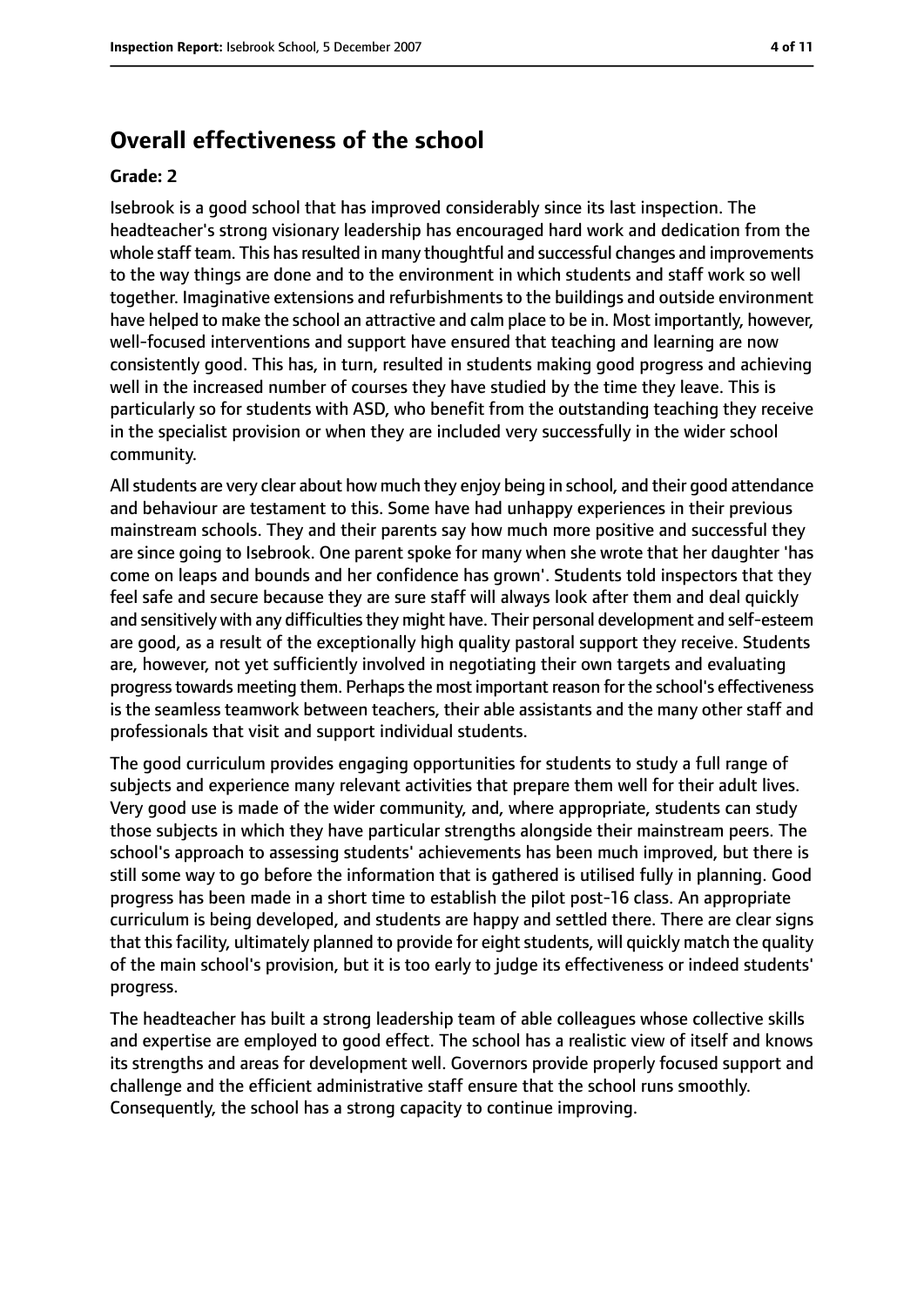#### **What the school should do to improve further**

- ensure that the wealth of evidence that is already collected about students' performance is used consistently and more effectively to demonstrate their progress over time and inform teachers' planning of the next steps in learning
- make better arrangements to enable students to be more involved in their own learning.

## **Achievement and standards**

#### **Grade: 2**

Whilst standards in the school are significantly below average because of students' learning difficulties, students nonetheless make good progress in their learning and achieve well in their studies. All groups achieve equally well when their particular needs are taken into account. A lot of productive work has been done to ensure that the school can now gather and analyse its assessment data about students' achievements confidently and accurately, but the information is not yet used fully to track and compare their progress. Older students gain impressive results in accredited courses, preparing them well for further study or training beyond school. Good arrangements have been made to ensure that higher-attaining students with ASD meet their full potential.

The progress made in lessons is good. Students are not always helped to understand and value their achievements against identified objectives, although the school does celebrate good work publicly through awards and high quality, informative displays all round the buildings. Some of the artwork displayed was particularly impressive. Individual education plans are becoming more relevant in providing challenging targets for students to work towards, and they rise to these challenges well, particularly when they relate to their personal development. Students with ASD are helped very successfully to develop coping strategies to overcome their anxiety, which then enable them to benefit fully from the highly structured learning opportunities provided for them.

## **Personal development and well-being**

#### **Grade: 2**

Excellent pastoral care ensures students really enjoy school. Their social and moral development is very good, so that they are considerate of the needs and rights of others. Spiritual and cultural sensitivities are nurtured well through active links with other countries, raising charitable funds and through work in the expressive arts. Relationships are very good between students and with staff, who provide good role models. Strong involvement in the local community also enables students to develop their self-esteem, independence skills and awareness of citizenship. Behaviour is good across the school, and improves significantly in many cases due to well-focused support and consistent management by all staff. Most students are considerate, confident and polite. They enjoy their lessons, meeting their friends and joining after-school clubs. In class, students learn to work more independently, though they have limited opportunities to work together and discuss their work with each other. They are well informed about healthy living and are keen, for the most part, to eat healthily and take exercise. Although some girls do not enjoy physical education lessons, some are now joining after-school clubs involving exercise. The school council discusses students' concerns and provides good opportunities for students to contribute to school decision-making, for example by playing an active part in the appointment of the assistant headteacher. Students are well prepared for their future, engaging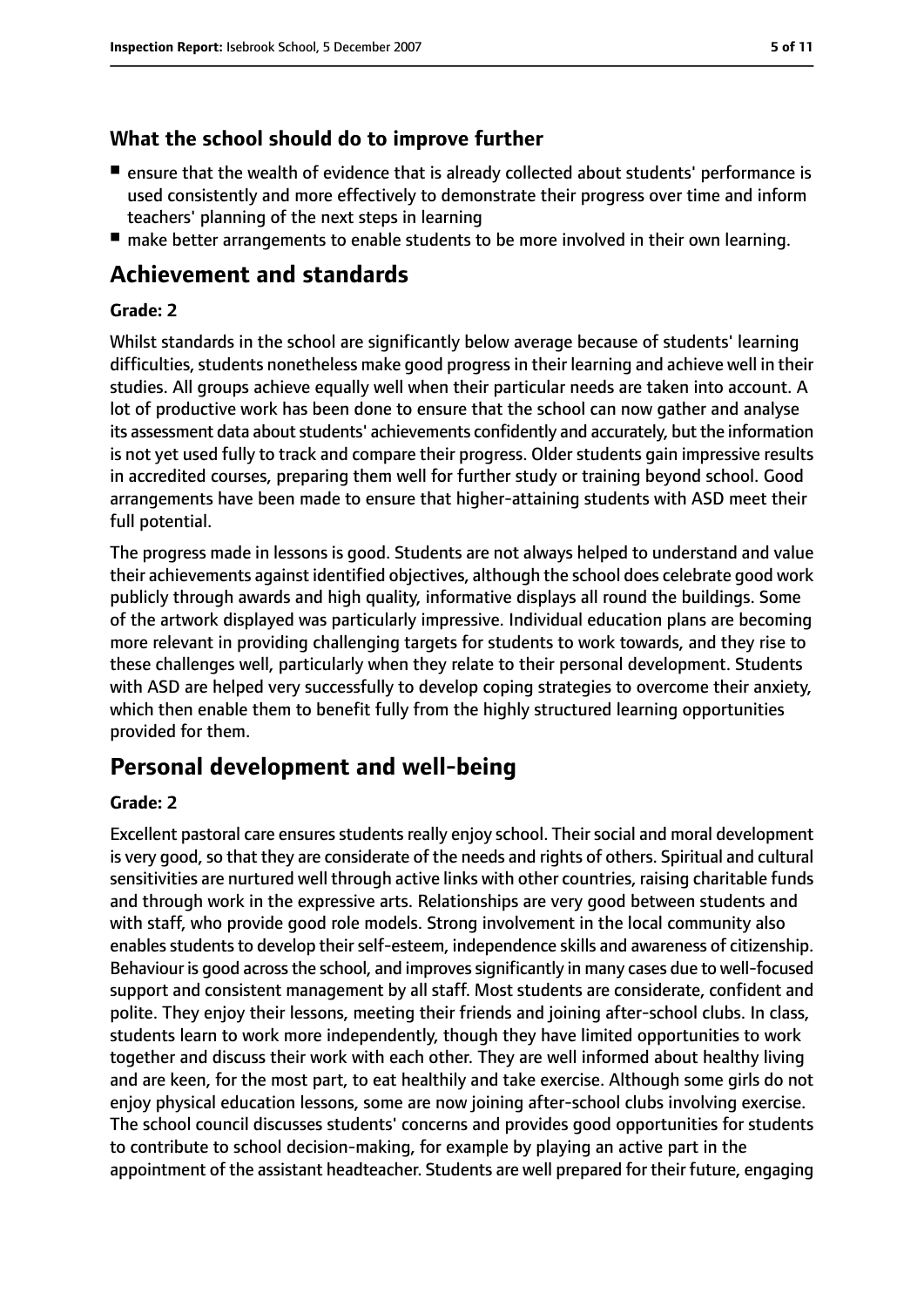happily in work experience and college link courses and developing numeracy and literacy skills appropriate to their needs.

# **Quality of provision**

## **Teaching and learning**

#### **Grade: 2**

Improvements in the quality of teaching have resulted from very effective coaching and mentoring by senior managers and successful recruitment of new staff. Well-planned and delivered continuing professional development has ensured that all staff have the requisite skills to meet the full range of students' needs. The impressive specialist and whole-school provision for ASD students is particularly noteworthy. Good planning of engaging practical activities motivates students in their learning, helping them to achieve well. Active participation is expected of students, thus ensuring a good pace in lessons. Highly effective teamwork, with teaching assistants providing sensitive and encouraging support, helps to maximise learning opportunities. Planning for all activities, learning materials and teaching approaches is generally effective, although it does not always take full account of the diverse abilities and learning styles in the class. New approaches to assessment and moderation of judgements have helped to establish a common understanding about levels of achievement across all subjects, but this knowledge is not being used consistently or thoroughly enough in planning.

#### **Curriculum and other activities**

#### **Grade: 2**

All students are provided with full access to a good range of learning activities, which are mostly well adapted to meet individual needs. Planning is generally good, due to strong overall leadership and developing expertise in subject co-ordinators. All students have the opportunity to have their achievements accredited across a wide range of courses, and arrangements are well advanced to provide the same entitlement for the post-16 group. The curriculum provides good opportunities for students' personal development. Wide-ranging well-planned after-school, outdoor and residential activities help develop their social and independence skills. The school makes very good use of the wider community, and outside groups and organisations are welcomed into the school to use its facilities. Some students follow courses at local schools and most attend link courses at colleges of further education. The school participates actively in, and sometimes hosts, joint activities, such as arts weeks with a local group of schools. All students learn work skills through successful work experience placements, which are individually tailored to suit their needs. Many are rightly proud of how well they do in these settings and providers are often complimentary about how well students adapt and settle in these potentially stressful situations. Provision of opportunities to extend literacy and numeracy skills across all subjects is well thought through and effective. Considerable investment has been made in information and communication technology equipment, and staff are now beginning to make better use of computers and interactive whiteboards to enhance teaching and learning.

#### **Care, guidance and support**

#### **Grade: 2**

The pastoral care and support provided for students are outstanding. Staff know and support students very well, and this contributes significantly to students' positive attitude to learning and good achievements. Absence is closely monitored and individual issues followed up with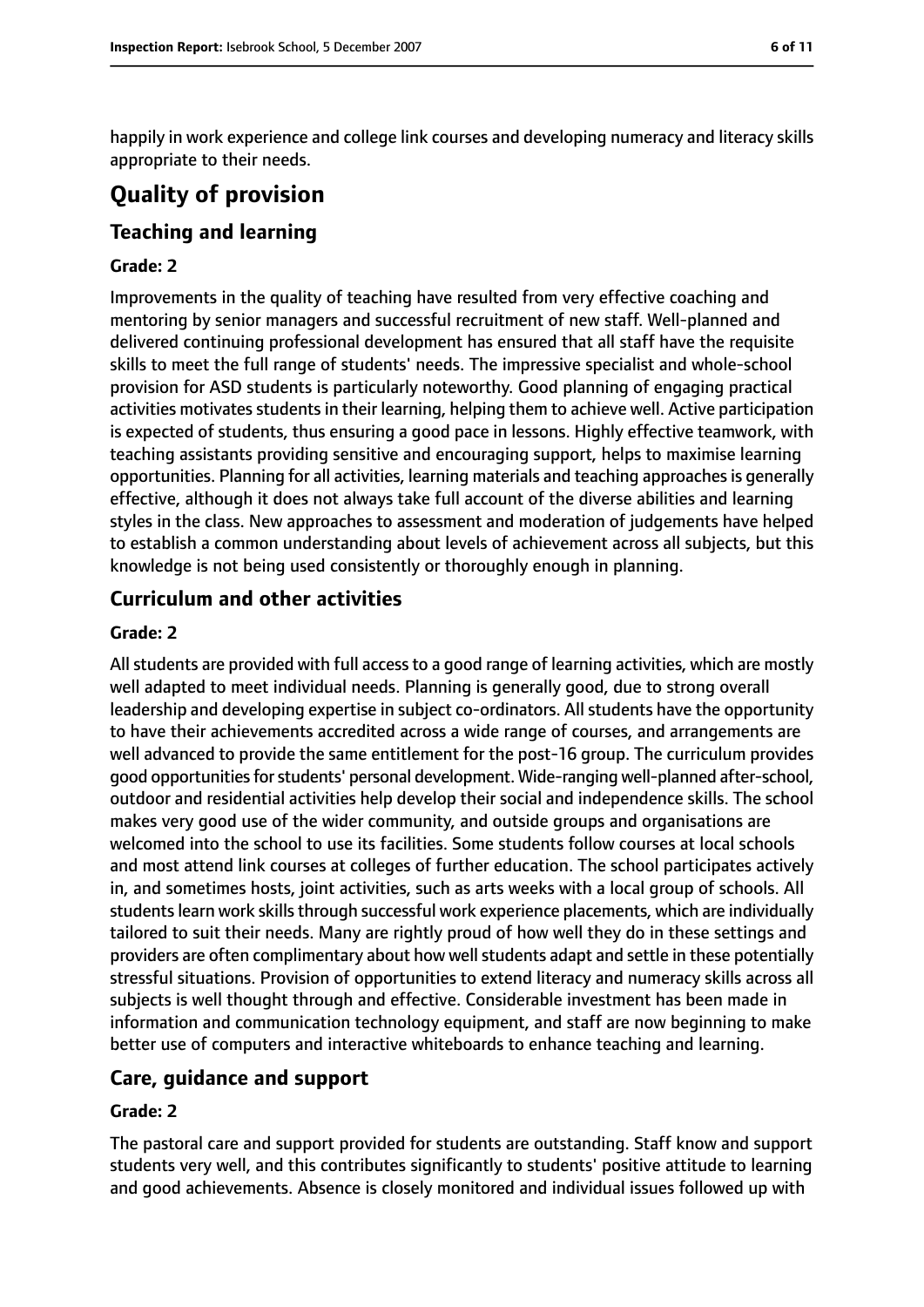the support of local authority professionals, so that attendance has improved. Short-term exclusions have been used judiciously in the past, according to agreed criteria, and this has resulted in far fewer exclusions in the current year. Active and supportive partnerships are nurtured with parents so that they are closely involved in supporting their child's progress. Parents are very appreciative of this aspect of the school's work. Procedures for safeguarding students are rigorous and effective. Students who have significant health needs are carefully monitored and are very well supported by external agencies, working in productive partnership with school staff in excellent facilities. A cross-curricular individual education plan target is agreed at annual reviews, and all staff are involved in monitoring and supporting each student's progress towards it. There are good procedures in place to determine what students can do, but these are not used consistently or to best effect to help involve students in their learning and plan their next steps in learning.

#### **Leadership and management**

#### **Grade: 2**

The headteacher has been very successful in leading and motivating the whole school community to be reflective about what it does well and how it can do some things even more effectively. The school's approach to monitoring its work and students' outcomes is thorough and comprehensive, so that it can plan any necessary improvements on the basis of accurate evaluations. The sense of teamwork is strong across the school. Recent developments have created a very effective senior leadership group, with discrete areas of management responsibility and a shared commitment to achieve the clearly expressed aims and ambitions of the school. This has been demonstrated by the continuing successful development of the pastoral care system. Another example has been the recognition by the local authority, through specific funding, to extend the school's already well-respected outreach work in order to share the considerable expertise that the school has developed in meeting the needs of students with ASD. Subject leaders are also being helped to have an increasing responsibility for, and influence on, the quality of teaching, learning and the curricular provision in their subject. Their effectiveness in this is, as yet, inconsistent and not fully realised. Teaching assistants are supported and encouraged to develop their own skills, and take on a greater share in planning for and providing students' education. Consequently, the whole staff team feel empowered and recognise their greater accountability. Governors are also fully involved in this process of continuousimprovement. They visit the school regularly and ensure that they are well informed about its work. This enables them to ask the right questions, evaluate responses critically and provide appropriate collaborative support and encouragement as required.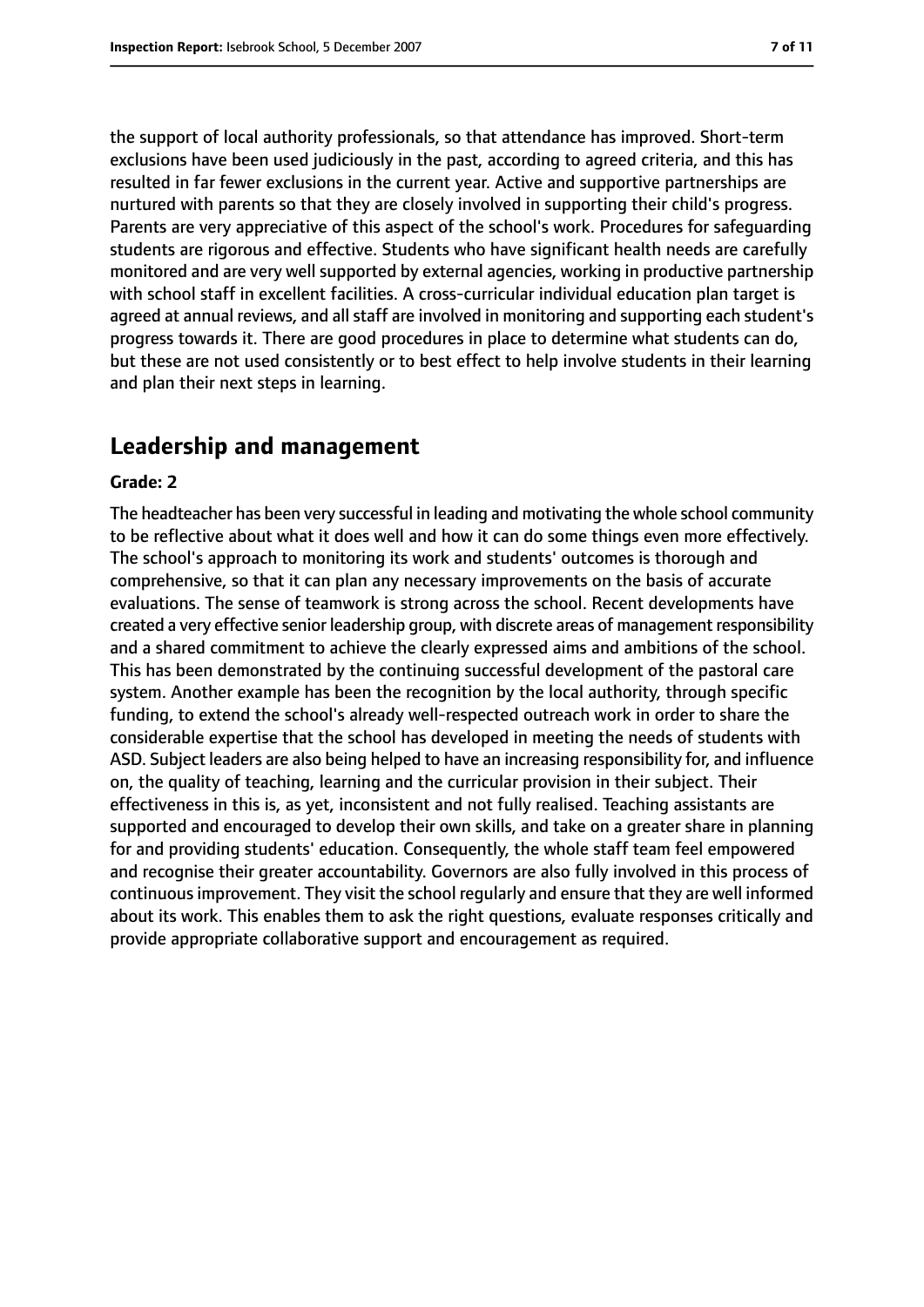**Any complaints about the inspection or the report should be made following the procedures set out in the guidance 'Complaints about school inspection', which is available from Ofsted's website: www.ofsted.gov.uk.**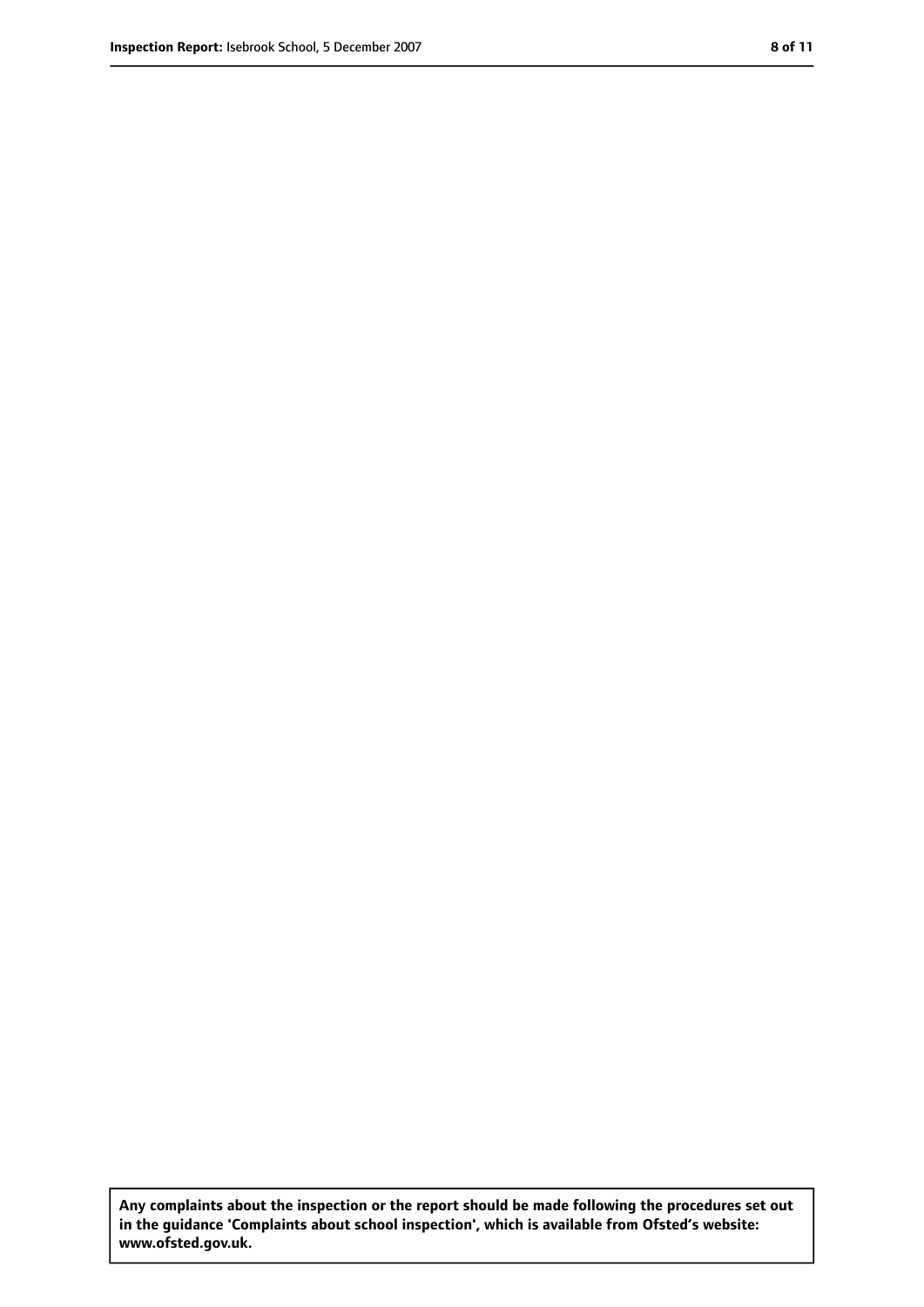#### **Annex A**

# **Inspection judgements**

| $\dot{ }$ Key to judgements: grade 1 is outstanding, grade 2 good, grade 3 satisfactory, and | School         |
|----------------------------------------------------------------------------------------------|----------------|
| arade 4 inadeguate                                                                           | <b>Overall</b> |

#### **Overall effectiveness**

| How effective, efficient and inclusive is the provision of education, integrated<br>care and any extended services in meeting the needs of learners? |     |
|------------------------------------------------------------------------------------------------------------------------------------------------------|-----|
| Effective steps have been taken to promote improvement since the last<br>inspection                                                                  | Yes |
| How well does the school work in partnership with others to promote learners'<br>well-being?                                                         |     |
| The capacity to make any necessary improvements                                                                                                      |     |

#### **Achievement and standards**

| How well do learners achieve?                                                                               |  |
|-------------------------------------------------------------------------------------------------------------|--|
| The standards <sup>1</sup> reached by learners                                                              |  |
| How well learners make progress, taking account of any significant variations between<br>groups of learners |  |
| How well learners with learning difficulties and disabilities make progress                                 |  |

## **Personal development and well-being**

| How good is the overall personal development and well-being of the<br>learners?                                  |  |
|------------------------------------------------------------------------------------------------------------------|--|
| The extent of learners' spiritual, moral, social and cultural development                                        |  |
| The extent to which learners adopt healthy lifestyles                                                            |  |
| The extent to which learners adopt safe practices                                                                |  |
| How well learners enjoy their education                                                                          |  |
| The attendance of learners                                                                                       |  |
| The behaviour of learners                                                                                        |  |
| The extent to which learners make a positive contribution to the community                                       |  |
| How well learners develop workplace and other skills that will contribute to<br>their future economic well-being |  |

#### **The quality of provision**

| How effective are teaching and learning in meeting the full range of the<br>learners' needs?                     |  |
|------------------------------------------------------------------------------------------------------------------|--|
| How well do the curriculum and other activities meet the range of needs<br>$^{\rm t}$ and interests of learners? |  |
| How well are learners cared for, guided and supported?                                                           |  |

 $^1$  Grade 1 - Exceptionally and consistently high; Grade 2 - Generally above average with none significantly below average; Grade 3 - Broadly average to below average; Grade 4 - Exceptionally low.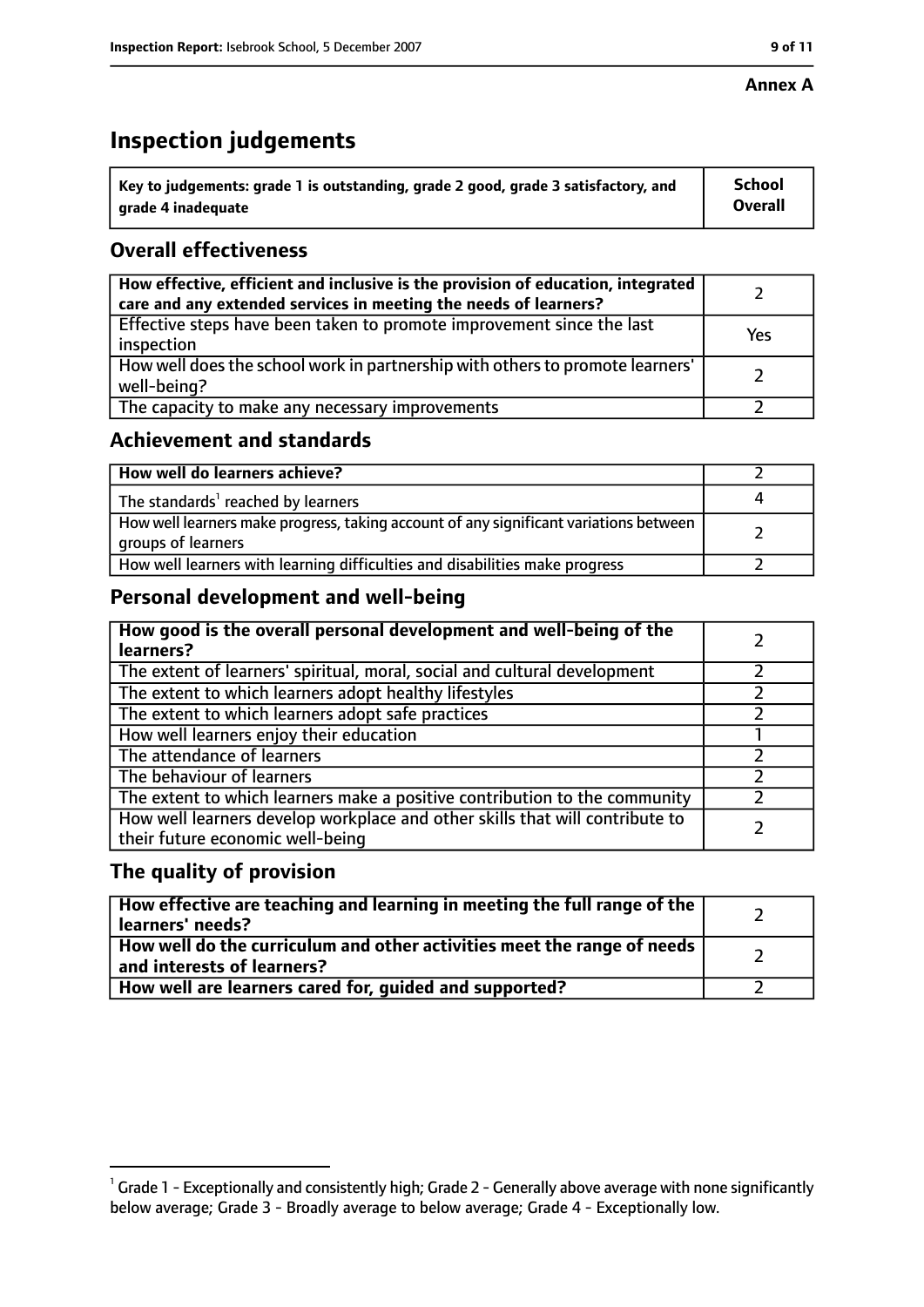## **Annex A**

# **Leadership and management**

| How effective are leadership and management in raising achievement<br>and supporting all learners?                                              |     |
|-------------------------------------------------------------------------------------------------------------------------------------------------|-----|
| How effectively leaders and managers at all levels set clear direction leading<br>to improvement and promote high quality of care and education |     |
| How effectively leaders and managers use challenging targets to raise standards                                                                 |     |
| The effectiveness of the school's self-evaluation                                                                                               |     |
| How well equality of opportunity is promoted and discrimination tackled so<br>that all learners achieve as well as they can                     |     |
| How effectively and efficiently resources, including staff, are deployed to<br>achieve value for money                                          | 7   |
| The extent to which governors and other supervisory boards discharge their<br>responsibilities                                                  |     |
| Do procedures for safequarding learners meet current government<br>requirements?                                                                | Yes |
| Does this school require special measures?                                                                                                      | No  |
| Does this school require a notice to improve?                                                                                                   | No  |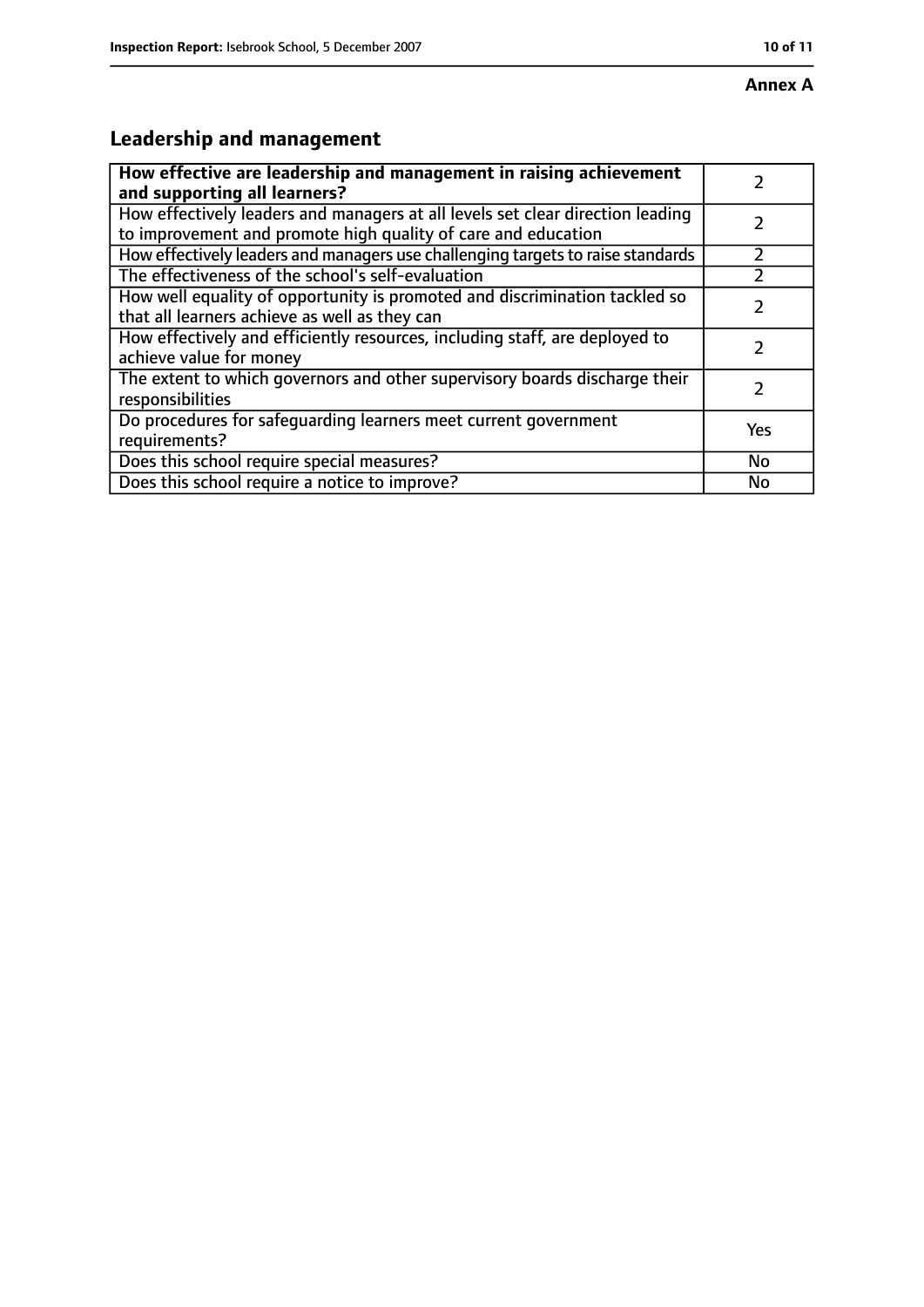## **Text from letter to pupils explaining the findings of the inspection**

Thank you for making us feel so welcome and talking so openly about how you feel about your school. We enjoyed meeting you and seeing all your work, some of which, particularly your art, really impressed us. We agree with you that you go to a good school.

Some of the things we liked about your school

- You all receive a good education and are cared for exceptionally well.
- You all enjoy going to school very much. Some of you who had sad experiences in other schools have been helped a lot to feel much more positive about learning  $-$  and yourselves.
- You are well behaved and respectful of others.
- Your teachers and support staff work very well together to make sure your lessons are interesting and enable you to do your best.
- The arrangements made for those of you with autism are outstanding. This helps you to develop ways of coping with your difficulties so that you can be successful in your studies.
- You appreciate the wide range of things you can do in school, including the clubs.
- Your headteacher has made a very real difference to your school because he has helped all the staff to work well together and make things better.
- Your parents are very happy with what the school does for you.
- You are well prepared for life after school.

We thought the school could be even better if

- teachers use what they know about your individual progress better when planning your work
- you are more involved in setting your own targets and thinking about how well you are getting on with them.